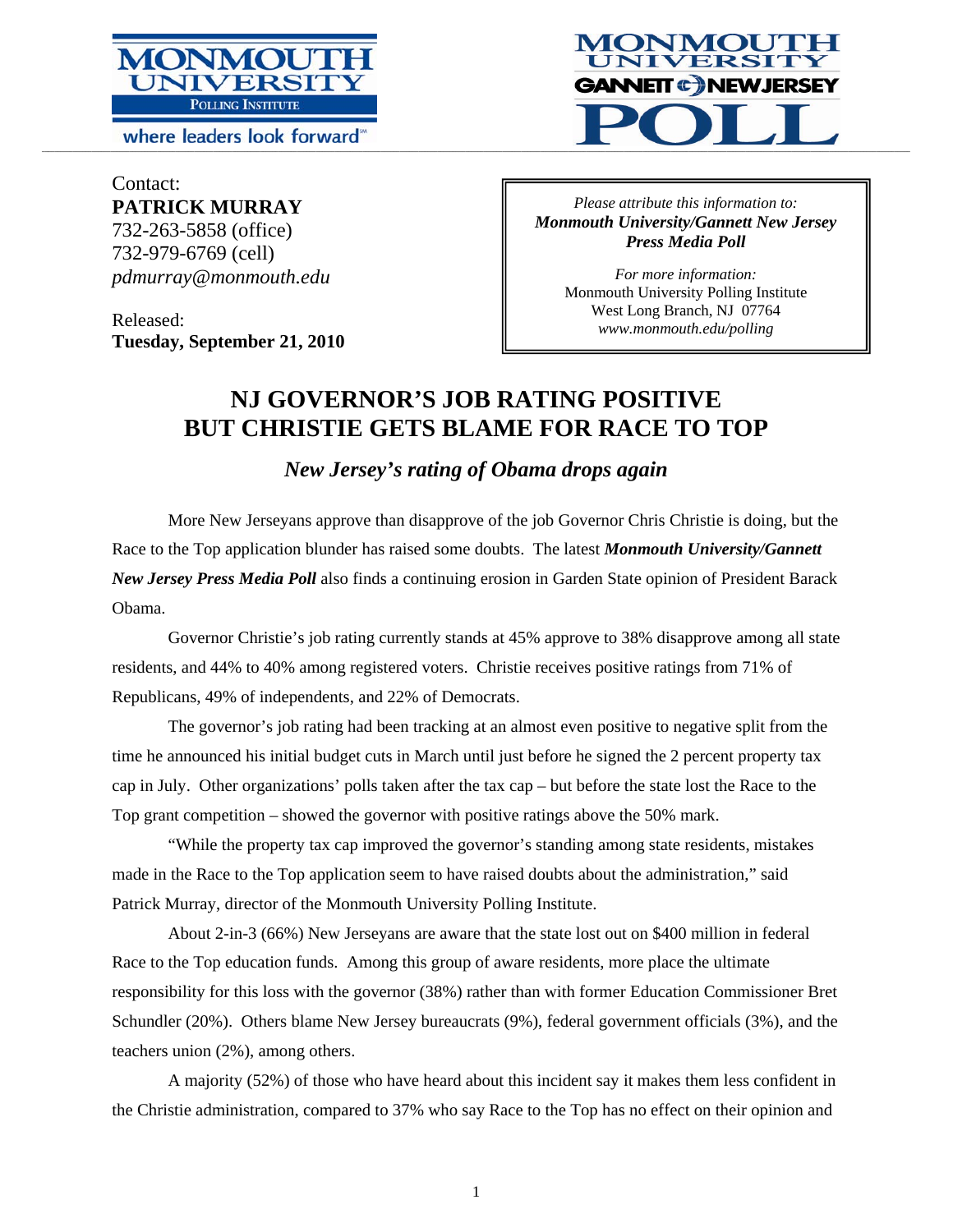just 8% who say it has given them more confidence. Furthermore, most aware residents (53%) feel that the loss of these funds will severely hamper the governor's efforts to reform the state's education system. Another 32% say it hurts those efforts a little and just 12% say the loss of these funds won't hurt those efforts at all.

The General Assembly has already held a hearing on this issue and the state Senate is scheduled to do so this week. While some have accused the Democratic leadership of making political hay, residents who are aware of the issue are somewhat more likely to see the legislature's reaction as appropriate (53%) rather than overblown (36%).

Turning to the national picture, New Jersey residents give more positive than negative reviews to President Obama, but just barely. Currently, 48% of all New Jerseyans approve of the president's job performance while 43% disapprove. Among registered voters in the state, opinion stands at 47% positive to 44% negative. New Jersey's rating for the president continues to be higher than the national average of 46% approve to 50% disapprove recorded by *Real Clear Politics* on September 19. However, the current state rating marks yet another decline from the 30 point net positive rating Obama enjoyed in the Garden State in July 2009.

The president's declining approval rating among New Jerseyans does not seem to have translated into increased support for a Republican takeover of Congress. When asked which party they would like to see in control on Capitol Hill, Garden State voters split 23% for the GOP to 27% for the Democrats. More than 4-in-10 (42%) say that the country would be the same regardless of which party controls Congress. Compared to a poll taken in July, the Democrats have gained six points on this question.

The *Monmouth University/Gannett New Jersey Press Media Poll* was conducted by telephone with 801 New Jersey adults from September 15 to 19, 2010. This sample has a margin of error of  $+3.5$ percent. The poll was conducted by the Monmouth University Polling Institute and originally published by the New Jersey Press Media newspaper group (Asbury Park Press, Courier-Post, Courier News, Daily Journal, Daily Record, and Home News Tribune).

## **DATA TABLES**

*The questions referred to in this release are as follows:*  (\* Some columns may not add to 100% due to rounding.)

#### 1. Do you approve or disapprove of the job Chris Christie is doing as governor?

|                  | <b>TOTAL</b> |     | REGISTERED VOTER |     | PARTY ID |     |     | <b>PUBLIC WORKER</b> |
|------------------|--------------|-----|------------------|-----|----------|-----|-----|----------------------|
|                  |              | Yes | No               | Dem | Ind      | Rep | Yes | No                   |
| Approve          | 45%          | 44% | 50%              | 22% | 49%      | 71% | 41% | 46%                  |
| Disapprove       | 38%          | 40% | 24%              | 58% | 31%      | 22% | 48% | 36%                  |
| (VOL) Don't know | 17%          | 16% | 26%              | 19% | 20%      | 7%  | 11% | 19%                  |
| Unwtd N          | 801          | 726 | 75               | 223 | 382      | 177 | 203 | 581                  |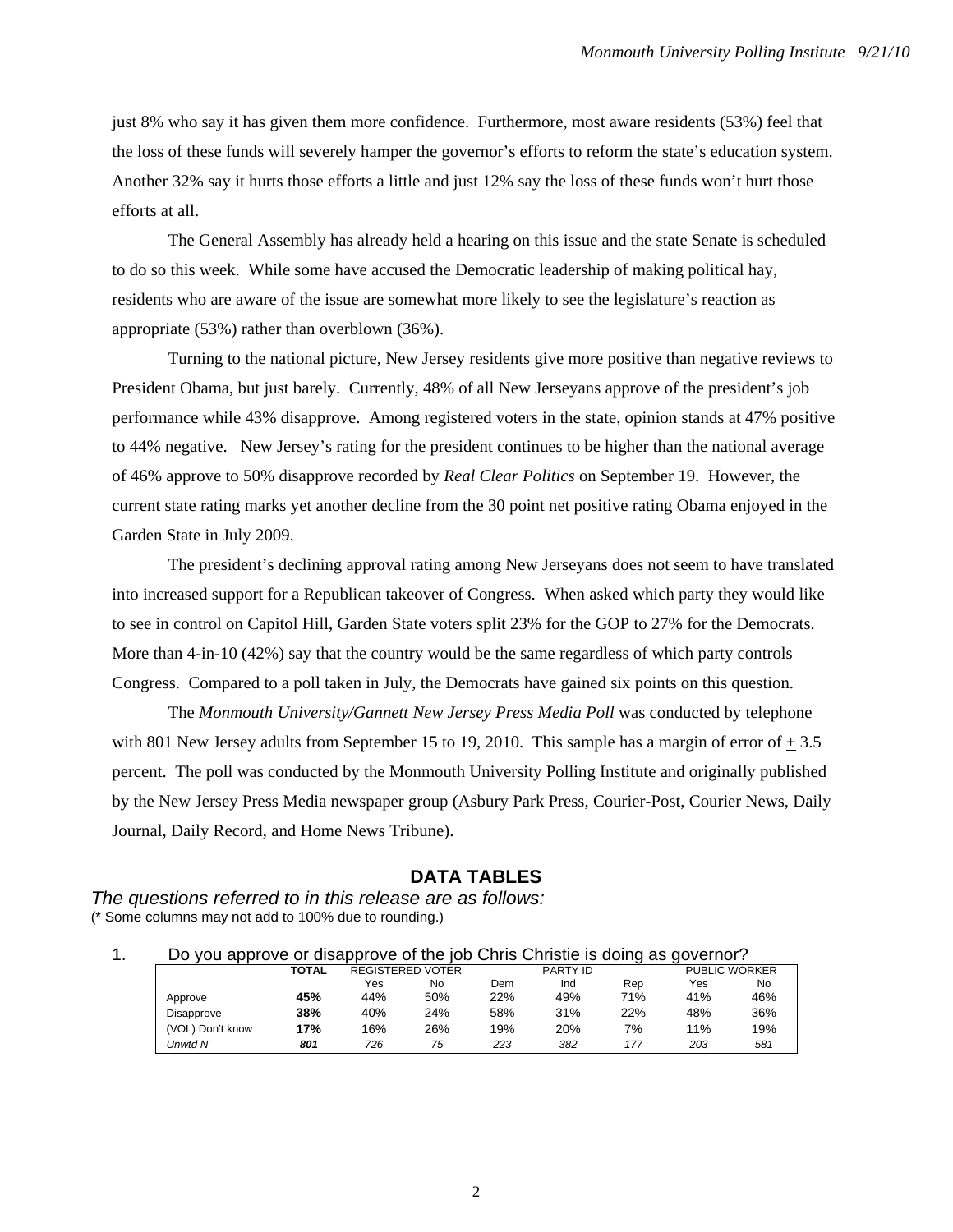|                          | September | July | April | February |
|--------------------------|-----------|------|-------|----------|
| TREND: All adults        | 2010      | 2010 | 2010  | 2010     |
|                          |           |      |       |          |
| Approve                  | 45%       | 44%  | 41%   | 33%      |
| Disapprove               | 38%       | 44%  | 44%   | 15%      |
| (VOL) Don't know         | 17%       | 12%  | 15%   | 52%      |
| Unwtd N                  | 801       | 801  | 804   | 803      |
|                          |           |      |       |          |
| <b>TREND: Registered</b> | September | July | April | February |
| voters                   | 2010      | 2010 | 2010  | 2010     |
| Approve                  | 44%       | 45%  | 42%   | 31%      |
| Disapprove               | 40%       | 43%  | 44%   | 15%      |
| (VOL) Don't know         | 16%       | 12%  | 13%   | 53%      |
| Unwtd N                  | 726       | 747  | 719   | 716      |

### 2. Do you approve or disapprove of the job Barack Obama is doing as president?

|                  |                  | <b>TOTAL</b>             | <b>REGISTERED VOTER</b> |      |       | <b>PARTY ID</b> | $\tilde{\phantom{a}}$ |      | <b>PUBLIC WORKER</b> |
|------------------|------------------|--------------------------|-------------------------|------|-------|-----------------|-----------------------|------|----------------------|
|                  |                  |                          | Yes                     | No.  | Dem   | Ind             | Rep                   | Yes  | No                   |
| Approve          |                  | 48%                      | 47%                     | 59%  | 79%   | 40%             | 16%                   | 50%  | 48%                  |
| Disapprove       |                  | 43%                      | 44%                     | 33%  | 13%   | 48%             | 79%                   | 42%  | 43%                  |
| (VOL) Don't know |                  | 9%                       | 9%                      | 9%   | 7%    | 12%             | 5%                    | 8%   | 9%                   |
| Unwtd N          |                  | 801                      | 726                     | 75   | 223   | 382             | 177                   | 203  | 581                  |
|                  |                  |                          |                         |      |       |                 |                       |      |                      |
|                  |                  | <b>TREND: Registered</b> | September               | July | April | February        | October               | July |                      |
|                  | voters only      |                          | 2010                    | 2010 | 2010  | 2010            | 2009                  | 2009 |                      |
|                  | Approve          |                          | 47%                     | 51%  | 54%   | 53%             | 54%                   | 59%  |                      |
|                  | Disapprove       |                          | 44%                     | 42%  | 41%   | 38%             | 33%                   | 29%  |                      |
|                  | (VOL) Don't know |                          | 9%                      | 6%   | 5%    | 9%              | 14%                   | 12%  |                      |
|                  | Unwtd N          |                          | 726                     | 747  | 719   | 716             | 785                   | 792  |                      |

## 3. Do you think the country would be better off if the Republicans controlled Congress, if the Democrats controlled Congress, or would the country be the same regardless of which party controlled Congress?

|                  | <b>TOTAL</b> |     | <b>REGISTERED VOTER</b> |     | <b>PARTY ID</b> |     |     | <b>PUBLIC WORKER</b> |
|------------------|--------------|-----|-------------------------|-----|-----------------|-----|-----|----------------------|
|                  |              | Yes | No                      | Dem | Ind             | Rep | Yes | No                   |
| Republicans      | 22%          | 23% | 12%                     | 2%  | 16%             | 62% | 14% | 24%                  |
| Democrats        | 27%          | 27% | 27%                     | 60% | 14%             | 3%  | 30% | 27%                  |
| Same             | 44%          | 42% | 53%                     | 33% | 60%             | 30% | 46% | 43%                  |
| (VOL) Don't know | 7%           | 7%  | 7%                      | 5%  | 10%             | 4%  | 9%  | 6%                   |
| Unwtd N          | 801          | 726 | 75                      | 223 | 382             | 177 | 203 | 581                  |

| TREND: Registered | September  | July |
|-------------------|------------|------|
| voters only       | 2010       | 2010 |
| Republicans       | 23%        | 23%  |
| Democrats         | <b>27%</b> | 21%  |
| Same              | 42%        | 51%  |
| (VOL) Don't know  | 7%         | 5%   |
| Unwtd N           | 726        | 747  |

#### 4. Would you say things in New Jersey are going in the right direction, or have they gotten off on the wrong track?

|                          |             |                        |               | <b>TOTAL</b>     | <b>REGISTERED VOTER</b> |                   |              | <b>PARTY ID</b> |                  |                   | <b>PUBLIC WORKER</b> |               |                   |
|--------------------------|-------------|------------------------|---------------|------------------|-------------------------|-------------------|--------------|-----------------|------------------|-------------------|----------------------|---------------|-------------------|
|                          |             |                        |               |                  | Yes                     | No                | Dem          | Ind             | Rep              |                   | Yes                  | <b>No</b>     |                   |
|                          |             | <b>Right direction</b> |               | 37%              | 36%                     | 43%               | 19%          | 46%             | 52%              |                   | 33%                  | 39%           |                   |
|                          | Wrong track |                        |               | 51%              | 52%                     | 45%               | 69%          | 45%             | 38%              |                   | 59%                  | 49%           |                   |
|                          |             | (VOL) Depends          |               | 6%               | 7%                      | 4%                | 8%           | 4%              |                  | 6%                | 5%                   | 7%            |                   |
|                          |             | (VOL) Don't know       |               | 5%               | 5%                      | 8%                | 4%           | 5%              |                  | 5%                | 3%                   | 5%            |                   |
|                          | Unwtd N     |                        |               | 801              | 726                     | 75                | 223          | 382             |                  | 177               | 203                  | 581           |                   |
|                          |             |                        |               |                  |                         |                   |              |                 |                  |                   |                      |               |                   |
| <b>TREND: All adults</b> |             | September<br>2010      | April<br>2010 | February<br>2010 | February<br>2009        | September<br>2008 | July<br>2007 | April<br>2007   | February<br>2007 | September<br>2006 | July<br>2006         | April<br>2006 | September<br>2005 |
| <b>Right direction</b>   |             | 37%                    | 37%           | 29%              | 21%                     | 26%               | 39%          | 33%             | 34%              | 29%               | 27%                  | 30%           | 31%               |
| Wrong track              |             | 51%                    | 55%           | 56%              | 72%                     | 64%               | 50%          | 51%             | 55%              | 58%               | 62%                  | 55%           | 54%               |
| (VOL) Depends            |             | 6%                     | 5%            | 5%               | 3%                      | 4%                | 6%           | 8%              | 6%               | 6%                | 4%                   | 9%            | 5%                |
| (VOL) Don't know         |             | 5%                     | 4%            | 9%               | 4%                      | 6%                | 6%           | 8%              | 6%               | 7%                | 7%                   | 6%            | 10%               |
| Unwtd N                  |             | 801                    | 804           | 803              | 803                     | 808               | 800          | 804             | 801              | 800               | 802                  | 803           | 800               |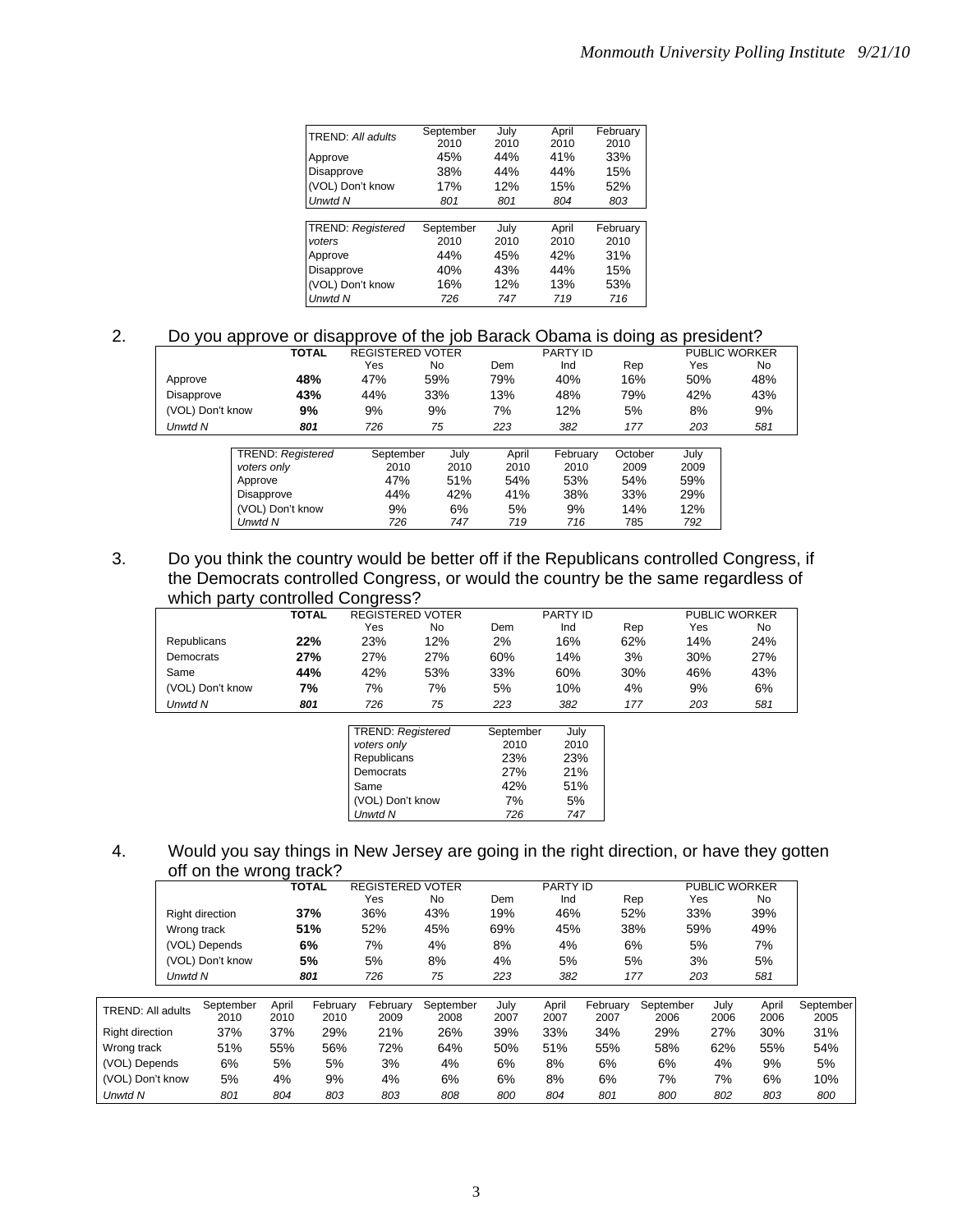5. Did you read or hear anything about New Jersey not getting 400 million dollars in federal Race to the Top education funds, or not?

|                  | TOTAL |     | <b>REGISTERED VOTER</b> |     | PARTY ID |       |     | <b>PUBLIC WORKER</b> |
|------------------|-------|-----|-------------------------|-----|----------|-------|-----|----------------------|
|                  |       | Yes | No                      | Dem | Ind      | Rep   | Yes | No                   |
| Yes              | 66%   | 71% | 38%                     | 63% | 65%      | 73%   | 76% | 63%                  |
| No               | 32%   | 28% | 58%                     | 36% | 32%      | 26%   | 24% | 35%                  |
| (VOL) Don't know | 2%    | 1%  | 3%                      | 1%  | 3%       | $1\%$ | 0%  | 2%                   |
| Unwtd N          | 801   | 726 | 75                      | 223 | 382      | 177   | 203 | 581                  |

**[***The following questions were asked only of those who said "Yes" to Q5, moe= + 4%***]** 

| 6.<br>Who is most to blame for not getting these federal funds? |              |       |                         |     |          |       | [List was NOT read] |                      |
|-----------------------------------------------------------------|--------------|-------|-------------------------|-----|----------|-------|---------------------|----------------------|
|                                                                 | <b>TOTAL</b> |       | <b>REGISTERED VOTER</b> |     | PARTY ID |       |                     | <b>PUBLIC WORKER</b> |
|                                                                 |              | Yes   | <b>No</b>               | Dem | Ind      | Rep   | Yes                 | No                   |
| Governor Chris Christie                                         | 38%          | 39%   | 29%                     | 56% | 31%      | 26%   | 45%                 | 36%                  |
| <b>Former Education Commissioner</b><br><b>Bret Schundler</b>   | 20%          | 21%   | 12%                     | 15% | 21%      | 25%   | 18%                 | 21%                  |
| New Jersey state government<br>bureaucrats (not specific)       | 9%           | 9%    | 10%                     | 8%  | 9%       | 10%   | 9%                  | 9%                   |
| Federal government education<br>department                      | 3%           | 3%    | 5%                      | 2%  | 3%       | 5%    | 2%                  | 3%                   |
| Teachers' union                                                 | 2%           | 2%    | 0%                      | 1%  | 2%       | 3%    | 1%                  | 2%                   |
| The consultants                                                 | 1%           | $1\%$ | 4%                      | 0%  | 2%       | $0\%$ | 3%                  | $0\%$                |
| President Barack Obama                                          | 1%           | 2%    | 0%                      | 1%  | 0%       | 5%    | 0%                  | 2%                   |
| Everyone                                                        | 2%           | 2%    | 3%                      | 0%  | 3%       | $1\%$ | 2%                  | 2%                   |
| Other                                                           | 9%           | 8%    | 17%                     | 6%  | 11%      | 10%   | 8%                  | 9%                   |
| No one is to blame                                              | 1%           | $1\%$ | 2%                      | 1%  | 2%       | 1%    | 1%                  | 1%                   |
| (VOL) Don't know                                                | 14%          | 14%   | 17%                     | 11% | 15%      | 15%   | 11%                 | 15%                  |
| Unwtd N                                                         | 595          | 556   | 39                      | 160 | 288      | 135   | 172                 | 412                  |

7. Did this incident make you more confident, less confident, or have no effect on your opinion of the Christie administration?

|                  | <b>TOTAL</b> | <b>REGISTERED VOTER</b> |     |     | PARTY ID |     | <b>PUBLIC WORKER</b> |     |
|------------------|--------------|-------------------------|-----|-----|----------|-----|----------------------|-----|
|                  |              | Yes                     | No  | Dem | Ind      | Rep | Yes                  | No  |
| More confident   | 8%           | 8%                      | 9%  | 3%  | 7%       | 12% | 4%                   | 9%  |
| Less confident   | 52%          | 53%                     | 40% | 71% | 47%      | 38% | 62%                  | 49% |
| No effect        | 37%          | 37%                     | 45% | 24% | 43%      | 45% | 33%                  | 39% |
| (VOL) Don't know | 3%           | 3%                      | 6%  | 2%  | 3%       | 4%  | $1\%$                | 4%  |
| Unwtd N          | 595          | 556                     | 39  | 160 | 288      | 135 | 172                  | 412 |

8. The legislature has held public hearings to look into this. Do you think the legislature's reaction has been appropriate or overblown?

|                  | <b>TOTAL</b> |     | <b>REGISTERED VOTER</b> | <b>PARTY ID</b> |     |     | <b>PUBLIC WORKER</b> |     |
|------------------|--------------|-----|-------------------------|-----------------|-----|-----|----------------------|-----|
|                  |              | Yes | No.                     | Dem             | Ind | Rep | Yes                  | No  |
| Appropriate      | 53%          | 53% | 61%                     | 66%             | 50% | 42% | 59%                  | 51% |
| Overblown        | 36%          | 37% | 25%                     | 26%             | 36% | 48% | 33%                  | 38% |
| (VOL) Both       | 1%           | 1%  | 0%                      | 0%              | 2%  | 0%  | $1\%$                | 1%  |
| (VOL) Don't know | 10%          | 9%  | 14%                     | 7%              | 12% | 10% | 8%                   | 11% |
| Unwtd N          | 595          | 556 | 39                      | 160             | 288 | 135 | 172                  | 412 |

9. How much will the loss of these funds hurt the governor's efforts to reform the state education system – a lot, a little, or not at all?

|                  | TOTAL |     | <b>REGISTERED VOTER</b> |       | <b>PARTY ID</b> |     |     | <b>PUBLIC WORKER</b> |
|------------------|-------|-----|-------------------------|-------|-----------------|-----|-----|----------------------|
|                  |       | Yes | No                      | Dem   | Ind             | Rep | Yes | No                   |
| A lot            | 53%   | 54% | 49%                     | 59%   | 54%             | 45% | 61% | 51%                  |
| A little         | 32%   | 32% | 34%                     | 33%   | 30%             | 37% | 23% | 36%                  |
| Not at all       | 12%   | 11% | 13%                     | 8%    | 14%             | 13% | 14% | 11%                  |
| (VOL) Don't know | 3%    | 3%  | 4%                      | $1\%$ | 3%              | 5%  | 2%  | 3%                   |
| Unwtd N          | 595   | 556 | 39                      | 160   | 288             | 135 | 172 | 412                  |